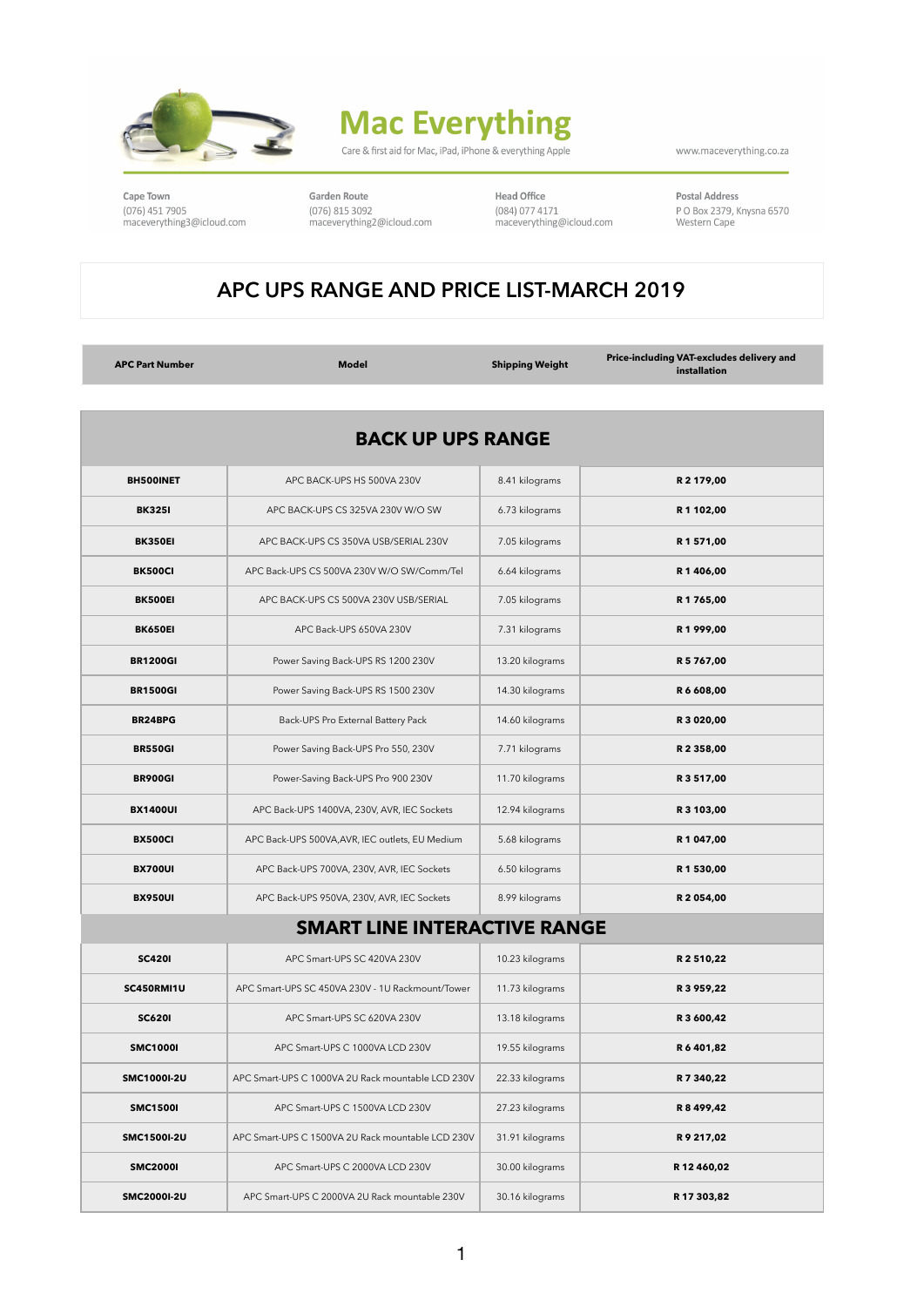| <b>SMC3000I</b>     | APC Smart-UPS C 3000VA LCD 230V                                                             | 51.00 kilograms | R 21 457,62 |
|---------------------|---------------------------------------------------------------------------------------------|-----------------|-------------|
| <b>SMC3000RMI2U</b> | APC Smart-UPS C 3000VA Rack mount LCD 230V                                                  | 50.90 kilograms | R 22 285,62 |
| <b>SMC1000IC</b>    | APC Smart-UPS C 1000VA LCD 230V with SmartConnect                                           | 19.55 kilograms | R 6 401,82  |
| <b>SMC1500I-2UC</b> | APC Smart-UPS C 1500VA LCD RM 2U 230V with<br>SmartConnect                                  | 31.91 kilograms | R9217,02    |
| <b>SMC1500IC</b>    | APC Smart-UPS C 1500VA LCD 230V with SmartConnect                                           | 27.23 kilograms | R 8 499,42  |
| <b>SMT1000I</b>     | APC Smart-UPS 1000VA LCD 230V                                                               | 22.77 kilograms | R 7 999,00  |
| <b>SMT1000RMI2U</b> | APC Smart-UPS 1000VA LCD RM 2U 230V                                                         | 31.45 kilograms | R 10 486,62 |
| <b>SMT1500I</b>     | APC Smart-UPS 1500VA LCD 230V                                                               | 27.23 kilograms | R9999,00    |
| SMT1500RMI1U        | APC Smart-UPS 1500VA LCD RM 1U 230V                                                         | 29.09 kilograms | R 15 192,42 |
| <b>SMT1500RMI2U</b> | APC Smart-UPS 1500VA LCD RM 2U 230V                                                         | 31.91 kilograms | R 13 177,62 |
| <b>SMT22001</b>     | APC Smart-UPS 2200VA LCD 230V                                                               | 61.90 kilograms | R 15 565,02 |
| <b>SMT2200RMI2U</b> | APC Smart-UPS 2200VA LCD RM 2U 230V                                                         | 49.73 kilograms | R 21 650,82 |
| <b>SMT3000I</b>     | APC Smart-UPS 3000VA LCD 230V                                                               | 63.70 kilograms | R 23 762,22 |
| <b>SMT3000RMI2U</b> | APC Smart-UPS 3000VA LCD RM 2U 230V                                                         | 51.70 kilograms | R 24 769,62 |
| <b>SMT750I</b>      | APC Smart-UPS 750VA LCD 230V                                                                | 14.23 kilograms | R 5 400,00  |
| SMT750RMI2U         | APC Smart-UPS 750VA LCD RM 2U 230V                                                          | 21.23 kilograms | R 7 906,02  |
| <b>SMT1000IC</b>    | APC Smart-UPS 1000VA LCD 230V with SmartConnect                                             | 22.77 kilograms | R 7 7 26,62 |
| SMT1000RMI2UC       | APC Smart-UPS 1000VA LCD RM 2U 230V with<br><b>SmartConnect</b>                             | 31.45 kilograms | R 10 486,62 |
| <b>SMT1500IC</b>    | APC Smart-UPS 1500VA LCD 230V with SmartConnect                                             | 27.23 kilograms | R 10 017,42 |
| SMT1500RMI2UC       | APC Smart-UPS 1500VA LCD RM 2U 230V with<br><b>SmartConnect</b>                             | 31.91 kilograms | R 13 177,62 |
| SMT2200RMI2UC       | APC Smart-UPS 2200VA LCD RM 2U 230V with<br><b>SmartConnect</b>                             | 49.73 kilograms | R 21 650,82 |
| <b>SMT3000IC</b>    | APC Smart-UPS 3000VA LCD 230V with SmartConnect                                             | 63.70 kilograms | R 23 762,22 |
| SUA5000RMI5U        | APC Smart-UPS 5000VA 230V Rackmount/Tower                                                   | 49.63 kilograms | R 45 952,62 |
| <b>SMX1000I</b>     | APC Smart-UPS X 1000VA Rack/Tower LCD 230V                                                  | 27.32 kilograms | R10610,82   |
| <b>SMX1500RMI2U</b> | APC Smart-UPS X 1500VA Rack/Tower LCD 230V                                                  | 30.00 kilograms | R 17 635,02 |
| SMX1500RMI2UNC      | APC Smart-UPS X 1500VA Rack/Tower LCD 230V with<br>Network Card                             | 30.00 kilograms | R 24 493,62 |
| <b>SMX2200HV</b>    | APC Smart-UPS X 2200VA Short Depth Tower/Rack<br>Convertible LCD 200-240V                   | 47.73 kilograms | R 21 264,42 |
| SMX2200RMHV2U       | APC Smart-UPS X 2200VA Rack/Tower LCD 200-240V                                              | 45.36 kilograms | R 29 558,22 |
| SMX3000HV           | APC Smart-UPS X 3000VA Short Depth Tower/Rack<br>Convertible LCD 200-240V                   | 47.73 kilograms | R 28 509,42 |
| SMX3000HVNC         | APC Smart-UPS X 3000VA Short Depth Tower/Rack<br>Convertible LCD 200-240V with Network Card | 47.73 kilograms | R 31 655,82 |
| SMX3000RMHV2U       | APC Smart-UPS X 3000VA Rack/Tower LCD 200-240V                                              | 45.36 kilograms | R 32 414,82 |
| SMX3000RMHV2UNC     | APC Smart-UPS X 3000VA Rack/Tower LCD 200-240V with<br>Network Card                         | 45.36 kilograms | R 35 740,62 |
| <b>SMX750I</b>      | APC Smart-UPS X 750VA Rack/Tower LCD 230V                                                   | 26.50 kilograms | R 7 616,22  |
|                     | <b>SMART ONLINE SRT RANGE</b>                                                               |                 |             |
| SURT1000XLI         | APC Smart-UPS RT 1000VA 230V                                                                | 27.80 kilograms | R 11 839,02 |
| SURT48XLBP          | APC Smart-UPS RT 48V Battery Pack                                                           | 32.28 kilograms | R 7 975,02  |
| <b>SURTRK</b>       | APC Smart-UPS RT 19" Rail Kit 1 - 2.2KVA                                                    | 3.18 kilograms  | R 2 344,62  |
| SRT2200XLI          | APC Smart-UPS SRT 2200VA 230V                                                               | 30.84 kilograms | R 22 313,22 |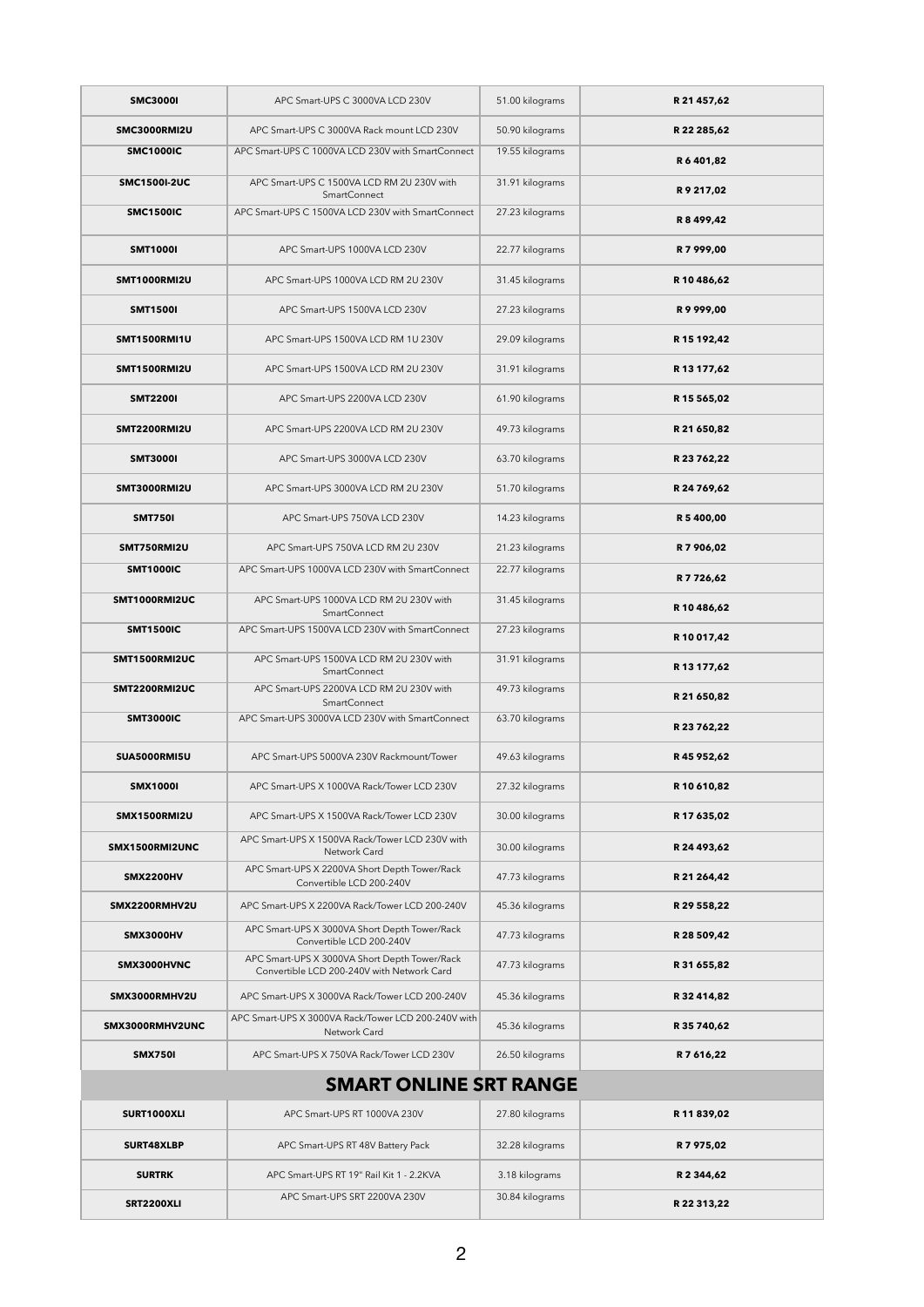| SRT72BP                        | APC Smart-UPS SRT 72V 2.2kVA Battery Pack                                        | 37.80 kilograms  | R 7 975,02   |  |  |
|--------------------------------|----------------------------------------------------------------------------------|------------------|--------------|--|--|
| SRTRK4                         | APC Smart-UPS SRT 19" Rail Kit for SRT 2.2/3kVA                                  | 3.35 kilograms   | R 2 248,02   |  |  |
| SURT192XLBP                    | APC Smart-UPS RT 192V Battery Pack                                               | 101.36 kilograms | R 13 729,62  |  |  |
| <b>SURTRK2</b>                 | APC Smart-UPS RT 19" Rail Kit for Smart-UPS RT<br>3/5/6/8/10kVA                  | 3.64 kilograms   | R 2 482,62   |  |  |
| SRT3000XLI                     | APC Smart-UPS SRT 3000VA 230V                                                    | 36.74 kilograms  | R 35 851,02  |  |  |
| SRT96BP                        | APC Smart-UPS SRT 96V 3kVA Battery Pack                                          | 44.50 kilograms  | R 11 714,82  |  |  |
| SRTRK4                         | APC Smart-UPS SRT 19" Rail Kit for SRT 2.2/3kVA                                  | 3.35 kilograms   | R 2 248,02   |  |  |
| <b>SRT5KXLI</b>                | APC Smart-UPS SRT 5000VA 230V                                                    | 63.60 kilograms  | R 53 101,02  |  |  |
| <b>SRT6KXLI</b>                | APC Smart-UPS SRT 6000VA 230V                                                    | 67.00 kilograms  | R 62 926,62  |  |  |
| <b>SRT192BP</b>                | APC Smart-UPS SRT 192V 5kVA and 6kVA Battery Pack                                | 101.50 kilograms | R 15 703,02  |  |  |
| SRTRK2                         | APC Smart-UPS SRT 19" Rail Kit for Smart-UPS SRT<br>5/6/8/10kVA                  | 3.64 kilograms   | R 2 772,42   |  |  |
| SRT8KXLI                       | APC Smart-UPS SRT 8000VA 230V                                                    | 126.82 kilograms | R 73 318,02  |  |  |
| SRT10KXLI                      | APC Smart-UPS SRT 10000VA 230V                                                   | 126.82 kilograms | R 88 567,02  |  |  |
| <b>SRT192BP2</b>               | APC Smart-UPS SRT 192V 8kVA and 10kVA Battery Pack                               | 101.50 kilograms | R 16 282,62  |  |  |
| SRTRK2                         | APC Smart-UPS SRT 19" Rail Kit for Smart-UPS SRT<br>5/6/8/10kVA                  | 3.64 kilograms   | R 2 772,42   |  |  |
|                                | <b>SURT 15 KVA and 20 KVA RANGE</b>                                              |                  |              |  |  |
| SURT15KRMXLI                   | APC Smart-UPS RT 15kVA RM 230V                                                   | 314.09 kilograms | R 166 178,22 |  |  |
| SURT20KRMXLI                   | APC Smart-UPS RT 20kVA RM 230V                                                   | 314.09 kilograms | R 185 815,62 |  |  |
| <b>SURTRK4</b>                 | APC Smart-UPS RT 19" Rail Kit for Smart-UPS RT 15/20kVA                          | 5.45 kilograms   | R 2 979,42   |  |  |
| SURT192RMXLBP2                 | APC Smart-UPS RT192V RM Battery Pack 2 Rows                                      | 220.45 kilograms | R 46 145,82  |  |  |
| <b>SURT013</b>                 | <b>SURT Equipment Cart</b>                                                       | 15.91 kilograms  | R 3 379,62   |  |  |
|                                | <b>SRV ONLINE UPS</b>                                                            |                  |              |  |  |
| SRV1KI                         | APC Smart-UPS SRV 1000VA 230V                                                    | 10.60 kilograms  | R 7 312,62   |  |  |
| <b>SRV2KI</b>                  | APC Smart-UPS SRV 2000VA 230V                                                    | 18.10 kilograms  | R 12 211,62  |  |  |
| SRV3KI                         | APC EASY UPS SRV 3000VA 230V                                                     | 29.00 kilograms  | R 17 027,82  |  |  |
| <b>SRV6KI</b>                  | APC Smart-UPS RV 6000VA 230V                                                     | 66.00 kilograms  | R 34 043,22  |  |  |
| SRV10KI                        | APC Smart-UPS RV 10000VA 230V                                                    | 77.00 kilograms  | R 59 062,62  |  |  |
| <b>SMART UPS BATTERY PACKS</b> |                                                                                  |                  |              |  |  |
| SMX039-2                       | APC Smart-UPS X 48V Battery Extension Cable                                      | 0.91 kilograms   | R 1 351,02   |  |  |
| <b>SMX040</b>                  | APC Smart-UPS X 120V Battery Pack Extension Cable                                | 0.91 kilograms   | R 1 406,22   |  |  |
| SMX120BP                       | APC Smart-UPS X 120V Short Depth External Battery Pack<br>Tower/Rack Convertible | 65.45 kilograms  | R 11 990,82  |  |  |
| SMX120RMBP2U                   | APC Smart-UPS X 120V External Battery Pack Rack/Tower                            | 63.64 kilograms  | R 14 088,42  |  |  |
| <b>SURTRK</b>                  | APC Smart-UPS RT 19" Rail Kit 1 - 2.2KVA                                         | 3.18 kilograms   | R 2 344,62   |  |  |
| SURTRK2                        | APC Smart-UPS RT 19" Rail Kit for Smart-UPS RT<br>3/5/6/8/10kVA                  | 3.64 kilograms   | R 2 482,62   |  |  |
| SURTRK4                        | APC Smart-UPS RT 19" Rail Kit for Smart-UPS RT 15/20kVA                          | 5.45 kilograms   | R 2 979,42   |  |  |
| SRTRK2                         | APC Smart-UPS SRT 19" Rail Kit for Smart-UPS SRT<br>5/6/8/10kVA                  | 3.64 kilograms   | R 2 772,42   |  |  |
| SRTRK4                         | APC Smart-UPS SRT 19" Rail Kit for SRT 2.2/3kVA                                  | 3.35 kilograms   | R 2 248,02   |  |  |
| SRT192BP                       | APC Smart-UPS SRT 192V 5kVA and 6kVA Battery Pack                                | 101.50 kilograms | R 15 703,02  |  |  |